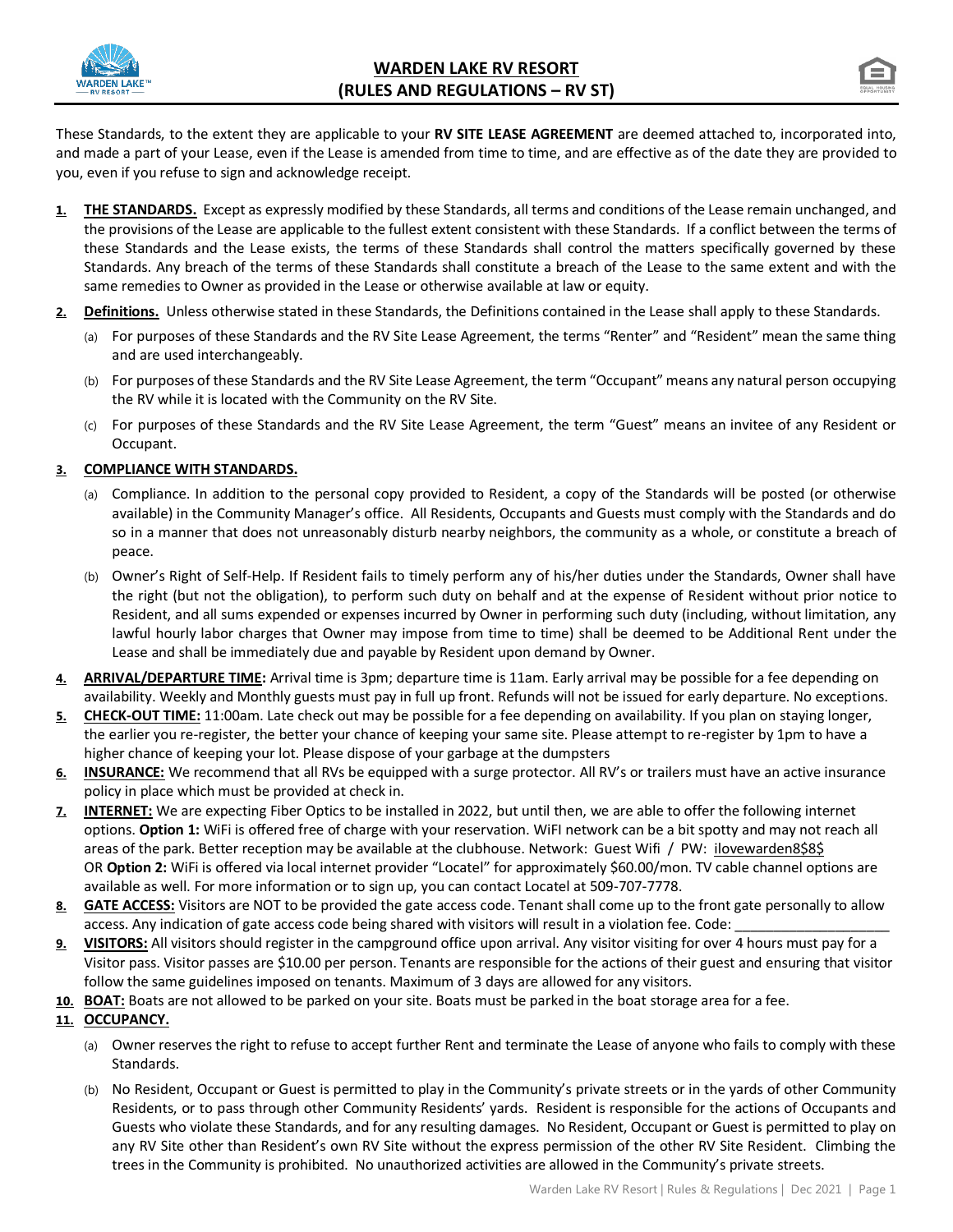#### **12. APPEARANCE AND CARE OF THE RV SITE.**

- (a) Resident is not permitted to construct or cause to be constructed any fence, barrier or any other form of pet restraining perimeter anywhere on the RV Site.
- (b) Only standard camping-type outdoor furniture, barbecue grills or smokers, are permitted on the RV Site. While in use, grills/smokers must be placed a safe distance from the RV and stored out of the way when not in use. The RV Site is not to be used for storage or any kind.
- (c) All outdoor clotheslines are prohibited. Folding drying racks may be used for clothing hung outside for maximum of 4 hours a day. Racks must be put away after each use. Lines for hanging clothes outside that are strung between trees, the RV, carport and other supports are not permitted. Under no circumstances may clothes be hung on the exterior of the RV.
- (d) Resident shall not install any utility or other types of storage sheds on the RV Sites
- (e) Minor repairs and preventative upkeep may be performed on site, but no major auto or RV repairs may take place in the resort.

#### **13. STREETS AND PARKING.**

- (a) Resident acknowledges that the Community's streets may be private and not public thoroughfares.
- (b) If additional off-street parking is provided in the Community for passenger vehicles, then Resident must park any passenger vehicles on such off-street parking.
- (c) Other than basic cleaning, routine maintenance (adding washer fluid or engine oil, replacing wiper blades, etc.), or simple repairs (changing fuses or lightbulbs, jumpstarts, battery replacement, tire change to replace a flat, etc.), mechanical or other repairs of RVs and passenger vehicles is not permitted at a RV Site or elsewhere within the Community. Vehicles, including RVs, without current licenses, inspection stickers and tags, or which are inoperable or in a state of disrepair including, but not limited to, those which are rusted, dented, or unpainted or which are missing external parts, are not to be stored on any RV Site or in any other area within the Community. No vehicle may be on jacks, blocks or ramps at any time other than for emergency tire changes or repairs lasting no longer than 3 hours. Due to the safety hazard it presents, any vehicle left on jacks, blocks or ramps is subject to immediate towing without notice, or with such minimum notice as may be required by applicable Law, at the vehicle owner's expense.
- (d) ATV's, minibikes, dirt bikes, go-carts, or any motorized vehicles not properly licensed for use on public streets are prohibited in the Community. All permitted vehicles must have factory type quiet mufflers. No unlicensed off-road vehicles will be permitted within the Community.
- (e) Speed bumps, and spikes if installed, are a safety measure. Owner or the Community Manager is not responsible for any damage to property or personal injury resulting from contact with a speed bump.
- (f) Owner or the Community Manager is not responsible for any damage to property or personal injury resulting from contact with any potholes, rocks, dips, ruts or debris in or on a road, or other structures, obstructions or debris abutting any road.
- (g) Speeding in excess of posted limits is prohibited. All autos, motorcycles, mopeds and any other vehicle must observe posted speed limits or, if no signs are posted, must observe a speed limit of 5 miles per hour and must obey all "stop signs" and other posted traffic controls. A FULL STOP must be made at all stop signs. Resident must inform all Occupants and Guests about the speed limit and these Standards applicable to Vehicles.
- (h) Skateboarding or long-boarding is prohibited in the Community, except in specifically designated areas, if any.
- (i) Bicycles, golf carts and pedestrians have the right of way, and must observe all traffic rules.
- (j) Only individuals having a current, valid driver's license or learner's permit may operate a motor vehicle in the Community.

#### **14. PETS.**

- (a) **IF PETS ARE ALLOWED IN THE COMMUNITY**, no pet with a history of aggression, including biting or attacking any person is permitted. Any pet that bites or attacks any person or other pet must be immediately and permanently removed from the Community. No dangerous breeds are permitted in the Community which includes, but is not limited to: Akita, Alaskan Malamute, American Bulldog, American Staffordshire, Bandog, Boerboels, Cane Corsos, Chow Chows, Doberman Pinschers, Dogo Argentino, Fila Brasiliero, German Shepherds, Great Dane, Mastiff, Presa Canarios, Rottweilers, Pit Bulls, Pit Bull Terriers, Siberian Husky, Staffordshire Terriers, Tosa Inu, and Wolf of Wolf Hybrids, or other hybrids containing any of the foregoing breeds. No exotic or farm animals are permitted in the Community. Residents must comply will all applicable Laws prohibiting dangerous or banned breeds, or other prohibitions against keeping other types of animals as pets.
- (a) Residents are liable for and shall defend, indemnify and hold the Owner's Related Parties harmless from all Losses and injuries caused by their pets (irrespective of whether such pets are on the Community with or without Owner's consent). In addition, Residents shall comply with all provisions of any rules, regulations, and ordinances of any governmental authority or agency and all applicable Laws with respect to dogs, cats and other pets.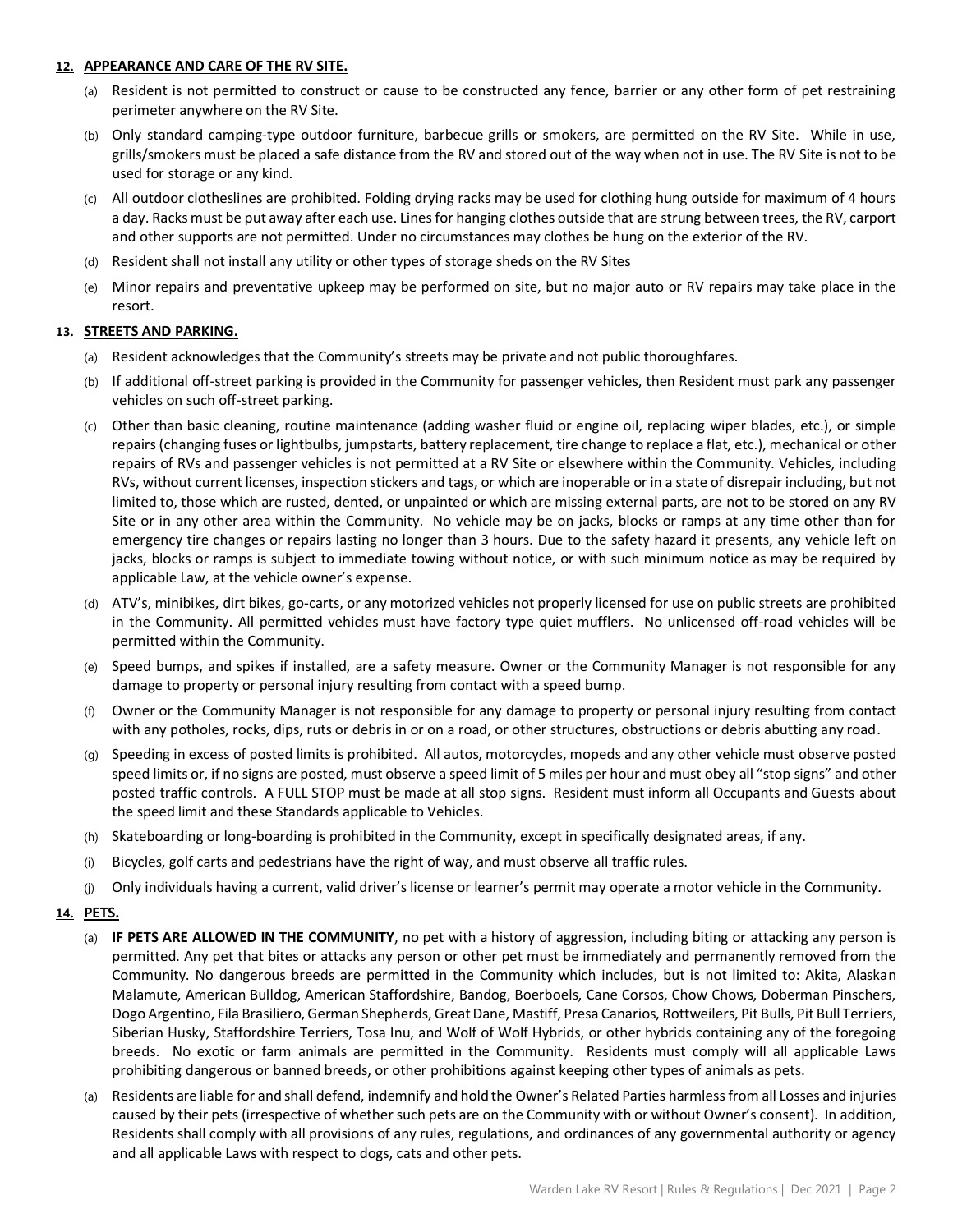- (b) Pets belonging to Guests may not be boarded in the Community.
- (c) Service and assistance animals as defined by federal and local law are permitted with reliable provider written verification. Please contact your Community Manager for the necessary paperwork.
- (d) Pets are prohibited inside the Community office and inside other Community or recreation buildings or facilities.
- (e) Feeding of stray or wild animals is prohibited.
- (f) Any pet found running loose may be picked up and delivered to the local animal shelter. If the animal is wearing identifying tags, the Community Manager may, but is not obligated to, first attempt to return the animal to its owner. In the event the Community Manager picks up the animal, a special service fee of \$50 will be charged to the Resident as Additional Rent.
- (g) Pets must be kept on leashes at all times while outside and may not be tied outside or left unattended. Resident must restrain and control pet activity while in the Community and its Common Areas.
- (h) Resident is responsible for immediate and proper cleaning up after and disposal of all pet waste. If Resident fails to comply with this Section, Owner may clean up the pet waste and impose upon Resident a separate waste removal fee of \$50 per pick-up which will be charged to the Resident as Additional Rent. Persistent failure by Resident to properly clean up pet waste shall be grounds for immediate permanent removal of the pet from the Community as provided in these Standards or applicable law. Owner may also pursue all other remedies provided under the Lease, at law or in equity, for Residents failure to comply with this Section.
- (i) In the event that Resident breaches any of the terms and conditions of this Section, and such breach continues for more than three (3) times, then, in addition to any of Owner's other rights and remedies under the Lease, at law or in equity, Owner shall have the right to require removal of, and to remove, the pet from the RV Site and the Community (without affecting the Lease or Resident's responsibilities and obligations under the Lease).

#### **15. TRASH/GARBAGE.**

- (a) All garbage must be bagged, placed in a garbage container and securely closed at all times. Cardboard boxes must be broken down flat and placed in the cardboard bin.
- (b) Items such as, but not limited to, feminine hygiene products (including those labeled "flushable"), condoms, metal, rubber, clothes, plastic, paper towels, fabric, grease, disposable diapers, and the like are not to be disposed of in any toilets or drains. Expenses of purging clogged sewer lines of such foreign objects shall be the burden of the tenant.
- (c) The trash or waste removal company will pick up trash according to its own schedule and rules. Residents are responsible for cleaning up any scattered or remaining residue resulting from collection. It is Resident's responsibility to remove any trash the trash or waste removal company will not handle. Resident shall not dispose of hazardous waste in garbage containers or anywhere in the Community.
- **16. FIREWOOD:** Absolutely no transported (out of state) firewood is permitted. This is required to protect our beautiful flora and fauna. If you would like to build a fire in the fire ring at your site or in the general fire pits on property, please purchase a bundle of firewood from the general store.

### **17. SATELLITE DISHES AND ANTENNAS.**

(a) Installation and placement of any outdoor reception device (satellite dish, antenna, or any other such device) ("ORD") on an RV Site is prohibited. Satellite or dish on the RV roof is allowed.

#### **18. RESIDENT CONDUCT.**

- (a) Quiet hours are from 10 p.m. to 8 a.m. Sunday through Thursday ("Week Day Quiet Hours"); and 10 p.m. to 8 a.m. Friday and Saturday ("Weekend Quiet Hours"). If a federal, state or local holiday is formally observed on a day which is a Sunday through Thursday, then Weekend Quiet Hours shall be observed. In the case of the New Year's Eve holiday (U.S. observed), quiet hours shall not commence until at 1 a.m. on New Year's Day and ending at 6 a.m. that same day. All children under the age of 18 years old MUST be on their site by 10pm unless accompanied by a parent. All campers should be on their site by midnight. No generators after 8pm.
- (b) Noise or conduct that disturbs the peaceful enjoyment of the Community that is deemed a nuisance to other residents, or that materially interferes with the Community Manager's operation of the Community, or that constitutes a breach of the peace is prohibited. Loud noises, loud parties, yelling, screaming, other loud noise-making, and abusive or profane language outside or inside are not permitted at any time in the Community. Resident and Guests must conduct themselves in an orderly fashion and must ensure that they behave in such a manner as not to annoy, disturb, or interfere with other Community Residents peaceful enjoyment of their homes and the Community. Noise which can be heard outside the RV or RV Site from which it originates will be considered too loud. Written complaints filed with the Community Manager by other residents concerning noise or disturbances caused by any Resident or Guest shall be considered evidence of a violation of these Standards.
- (c) Residents and all Occupants or Guests shall not allow anything to be done on the RV Site or in the RV, including the operation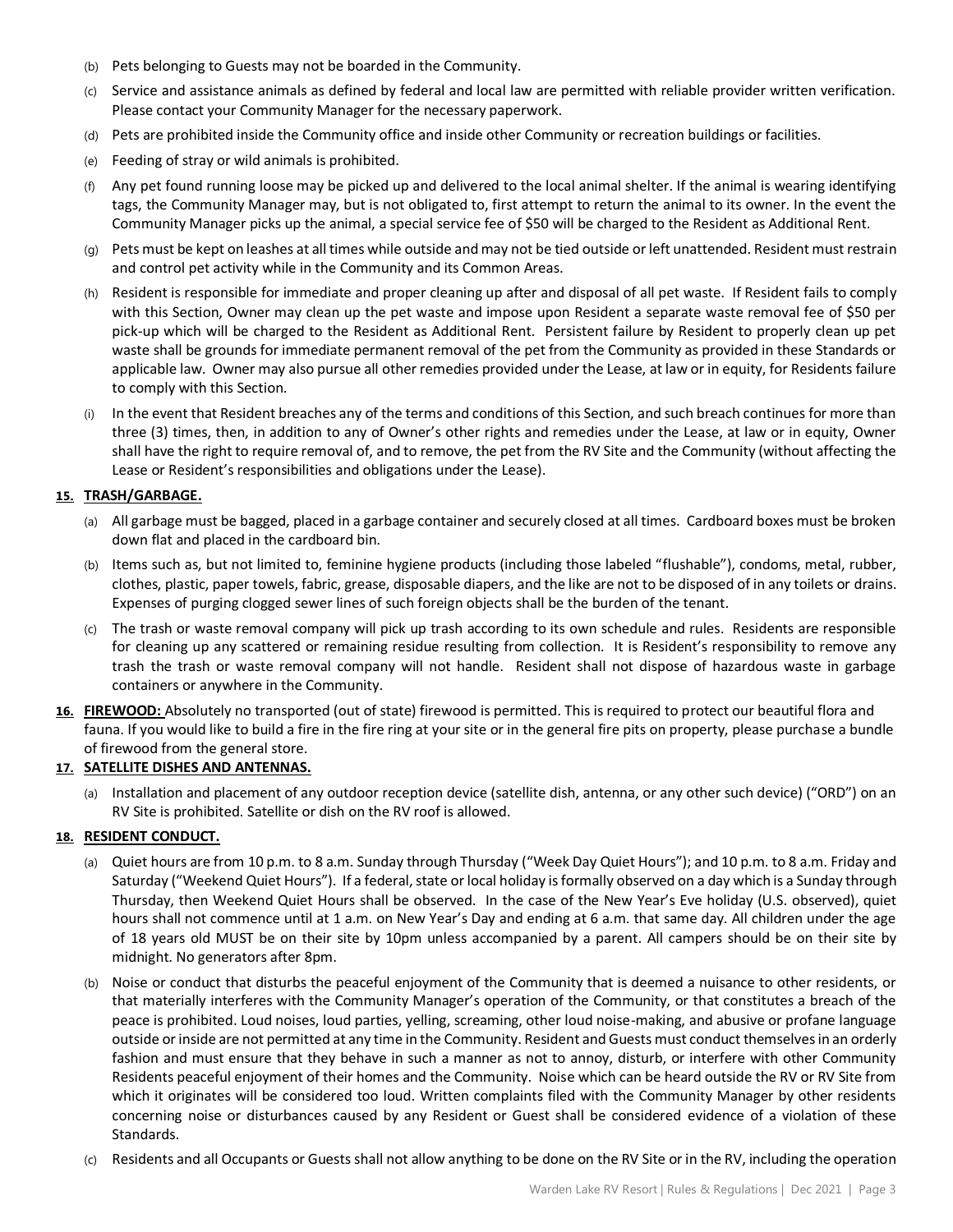of any equipment or machinery, that may result in personal injury or property damage to the RV Site or the Community, or that is disturbing to other residents. Residents, Occupants or Guests shall not allow any activity that may constitute or create a liability on the part of Owner or interfere with the quiet enjoyment of other residents.

- (d) No alcoholic beverages or adult recreational substance may be used or consumed on or in any Common Area or recreational facility of the Community. Smoking or vaping is not allowed in the clubhouse, if any, or any other Community structure and is prohibited as otherwise provided by Law.
- (e) Residents will be held responsible for the conduct of all Occupants and Guests.
- (f) Residents, Occupants and their Guests are prohibited from verbally or physically harassing, threatening, intimidating, or otherwise menacing other Residents, Occupants, Guests, Community staff, vendors or third-party contractors. Residents and Occupants may receive violation notices for such behavior, including the actions of their Guests, and multiple violations will be grounds for eviction.
- (g) Illegal drugs and drug paraphernalia are strictly prohibited and will be reported to the local authorities.
- (h) Criminal activity is strictly prohibited and will be reported to the local authorities.
	- No Resident, Occupant or Guest shall engage in criminal activity, including drug-related criminal activity, on or near the RV, the RV Site, or anywhere in the Community. "**Drug-related activity**" means the illegal manufacture, sale, distribution, use, or possession with the intent to manufacture, sell, distribute, or use a controlled substance, as defined by applicable Laws.
	- (ii) No Resident, Occupant or Guest shall engage in any act intended to facilitate criminal activity, including drug-related activity, on or near the RV, the RV Site, or anywhere in the Community.
	- (iii) Resident shall not permit the RV to be used for, or facilitate criminal activity on or near the RV, the RV Site, or anywhere in the Community, including drug-related activity, regardless of whether the individual engaging in such activity is a Resident, Occupant or Guest.
	- (iv) No Resident, Occupant or Guest shall engage in the unlawful manufacturing, selling, using, storing, keeping or giving of a controlled substance (as such term is defined by applicable Laws) on or near the RV, the RV Site, or anywhere in the Community.
	- (v) No Resident, Occupant or Guest shall engage in any illegal activity, including prostitution, criminal gang activity, assault (including threatening or intimidating other persons in the Community), battery, including but not limited to the unlawful discharge of firearms or use of fireworks on or near the RV, the RV Site, or anywhere in the Community, or any breach of the Lease that jeopardizes the health, safety, welfare or peaceful existence of Owner, the Community Manager, or other residents, or involving imminent or actual property damage.
	- (vi) A single violation of any of these Standards shall be good cause for immediate termination of the Lease. Unless otherwise provided by Law, proof of violation shall not require criminal conviction.
- (i) In addition to any other default set forth elsewhere in the Lease, Resident shall be in default of the Lease if:
	- (i) during the Lease Term, Owner becomes aware that Resident or any Occupant commits or has committed a crime with respect to any Drug-related activity, sexual offense, crime against person or property, or any other felony (regardless of whether arrest or conviction occurs);
	- (ii) during the Lease Term, Owner becomes aware that Resident, Occupant or Guest is or has been listed on a registry of sex offenders;
	- (iii) during the Lease Term, Owner becomes aware that any Resident, Occupant or Guest has been convicted of a crime involving any Drug-related activity, sexual offense, or crime against a person or property; or
	- (iv) Owner reasonably believes that any Resident, Occupant or Guest is participating in, or has participated in, gang-related activity, or is or was otherwise associated or affiliated with gang-related activity.
- (j) Fires are only allowed in community fire pit, and fire pit provided on site by the RV Site. Fire ban may apply during certain times of the year.
- (k) Firearms, paint ball guns, air rifles, bows and arrows, slingshots, bb guns, other forms of weaponry capable of firing dangerous projectiles, or fireworks, may not be discharged anywhere in the Community.
- **19. SOLICITING OR PEDDLING, AND COMMUNITY NOTICES.** In order to preserve and protect the privacy and peaceable enjoyment of the Community by Residents, soliciting or peddling, including door-to-door solicitation and peddling, is not permitted anywhere in the Community. Vendors, peddlers and agents (including representatives of nonprofit organizations) are prohibited from commercial solicitation of any nature in the Community. Vendors, peddlers and agents, after showing proof of insurance to the Community Manager, may from time to time, and only upon prior written permission of the Community Manager, be permitted to conduct business from prearranged facilities in the Community at times and on dates specified by the Community Manager. A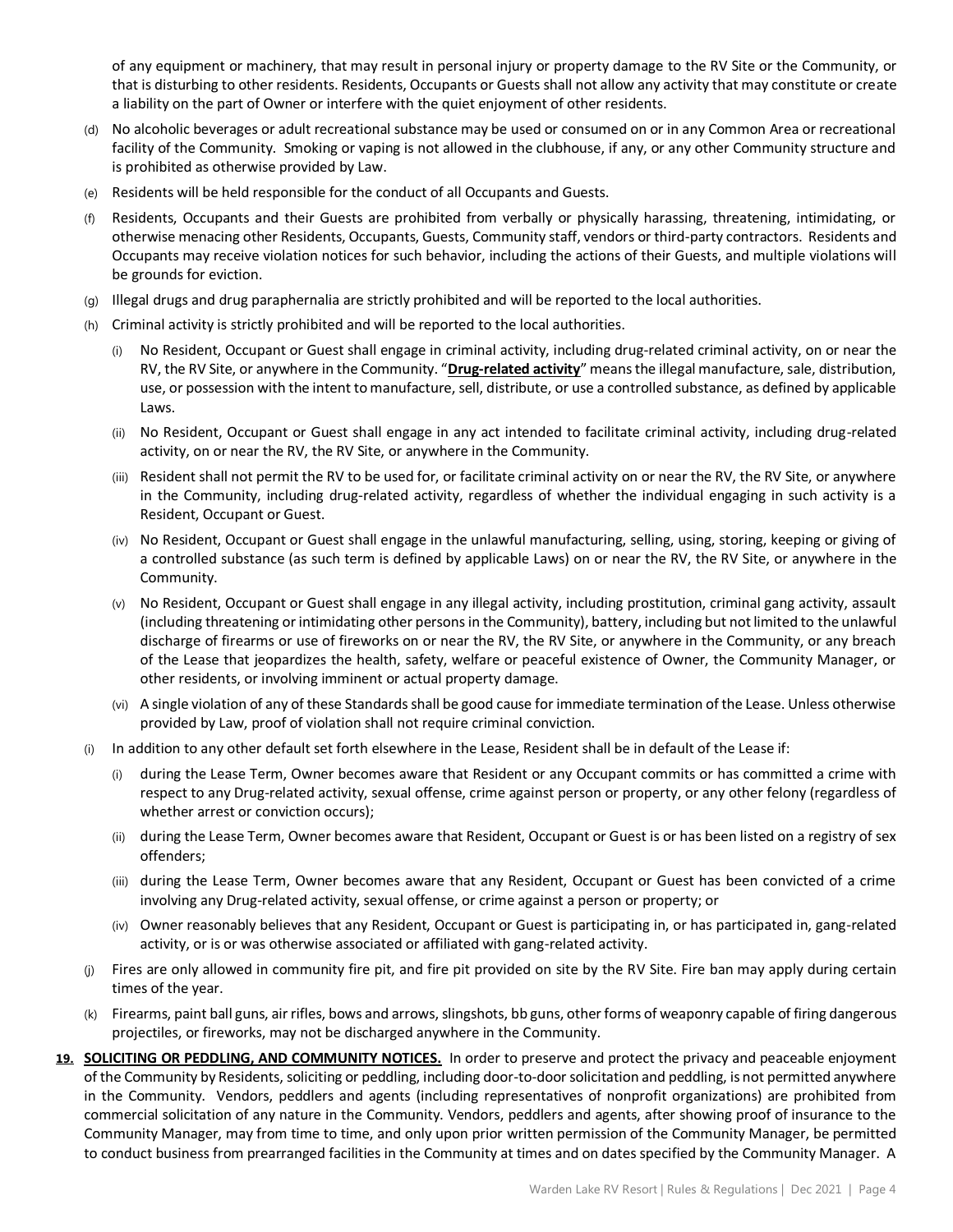Resident may provide to the Community Manager for posting a single flyer or other notice provided by a Resident advertising items for sale, the formation of clubs, rideshares, child play groups, local area activities or other matters of interest to the Community on a board, wall or other designated area located in a Common Area or the Community Manager's office. The flyer or notice will remain posted for a period of two weeks, after which the flyer or notice will be removed without further notice. The Community Manager, in his/her sole discretion, may refuse to post flyers or notices which violate federal, state, or local law, or are otherwise deemed inappropriate, or remove flyers or notices posted without the Community Manager's approval. The Community Manager may use this board or wall to post general notices advising Residents of upcoming events or inspections unless otherwise prohibited by law.

- **20. BUSINESS.** No business or commercial enterprises shall be permitted to be operated by any Resident, Occupant or Guest from or within the RV, RV Site, or elsewhere in the Community
- **21. WEAPONS.** Unless permitted by Law, the possession or display of weapons in the Community, including but not limited to, firearms, paint ball guns, air rifles, bows and arrows, slingshots, bb guns, or any other type of weapon by any Resident, Occupant or Guest, is strictly prohibited.
- **22. GUESTS AND OCCUPANTS.** Guests are not permitted to stay in the RV/RV Site for more than 3 consecutive days.
- **23. USE OF RECREATION FACILITIES.** The use of recreational facilities and/or other amenities (pools, playgrounds, clubhouses, picnic areas, etc.) is a privilege and not a right. As such, their availability is not a bargained for consideration with regard to entry into the Lease with Owner. The use of such facilities may be limited or restricted by the Community Manager, in his/her sole discretion, and may be closed from time to time as necessary in the Community Manager's judgment for appropriate cleaning and/or repairs, and no such closures shall be grounds for abatement of rent. Rules posted in the Common Areas will be strictly enforced, and the Community Manager shall have the right to bar usage of such facilities to any person based upon such person's prior conduct. The Common Areas and other recreation facilities are provided for use by Resident, Occupants and Guests on a "USE AT YOUR OWN RISK" basis. For the safety of our Residents and Occupants or Guests, the use or consumption of alcoholic beverages, adult recreational substances, or medications affecting a person's ability to safely use the recreation facilities is prohibited in or around the recreation facilities within the Community.
- **24. GOLF CARTS:** Must be driven by a licensed driver, and everyone must be seated while in motion. Riding and driving golf carts after dark is prohibited unless the golf cart is equipped with lights and rear reflectors. The front desk needs a copy of your insurance rider for all golf carts.

### **25. POOL AREAS; LAUNDRY FACILITIES.**

- **a. Lake Swimming.** Warden Lake does not have life guards on duty. Please swim at your own risk. Warden Lake is not managed by the resort. It is managed by the State.
- **b. Laundry Facilities**. Any references in these Standards to laundry facilities shall only be applicable to the extent the Community provides laundry facilities as a Common Area.
	- **i.** The laundry facilities are provided for the exclusive use of Residents of the Community. No washing of pet beds or blankets are allowed. No sharing of laundry room access code.
	- **ii.** Laundry hours are posted. These facilities will be closed from time to time at the Community Manager's discretion for maintenance.
	- **iii.** Washers, dryers, and all other laundry facilities are to be cleaned by Resident, inside and out, immediately after use. Clothes are to be removed from washers and dryers as soon as the cycle is completed. Dyeing of clothes or any material may not be done in the washers. The laundry facility is to be left in a clean, neat, and orderly condition.
	- **iv.** The Community Manager may, from time to time, post additional rules and regulations regarding the use of laundry facilities, which additional rules and regulations are hereby incorporated herein.
	- **v.** No more than 2 loads are allowed a day and no more than 6 loads in a week.
- **26. COMPLAINTS AND NOTICES.** All complaints must be made in writing, signed by the Resident, and delivered to the office of the Community Manager. If Resident has any complaints, recommendations, etc., please discuss them with the Community Manager.
- **27. VIOLATIONS OF STANDARDS.** VIOLATION OF ANY OF THESE STANDARDS SHALL BE A MATERIAL AND IRREPARABLE VIOLATION AND BREACH OF THE LEASE AND SHALL CONSTITUTE GOOD CAUSE FOR TERMINATION OF THE LEASE.
- **28. STANDARD OF DECISION.** Unless otherwise expressly provided in these Standards or required by Law, if Owner has discretion with respect to any matter, or any consent or approval is to be made by Owner, such discretion, consent or approval shall be in Owner's sole and subjective discretion.
- **29. SPECIAL EXCEPTIONS.** The Community Manager reserves the exclusive, unrestricted right to grant special exceptions to these Standards when, in the sole discretion of the Community Manager, special circumstances warrant the granting of special exceptions or written waiver of a particular provision as it applies to a particular Community Resident, so long as such exception or waiver does not interfere with the general welfare, health and safety of the other residents of the Community.